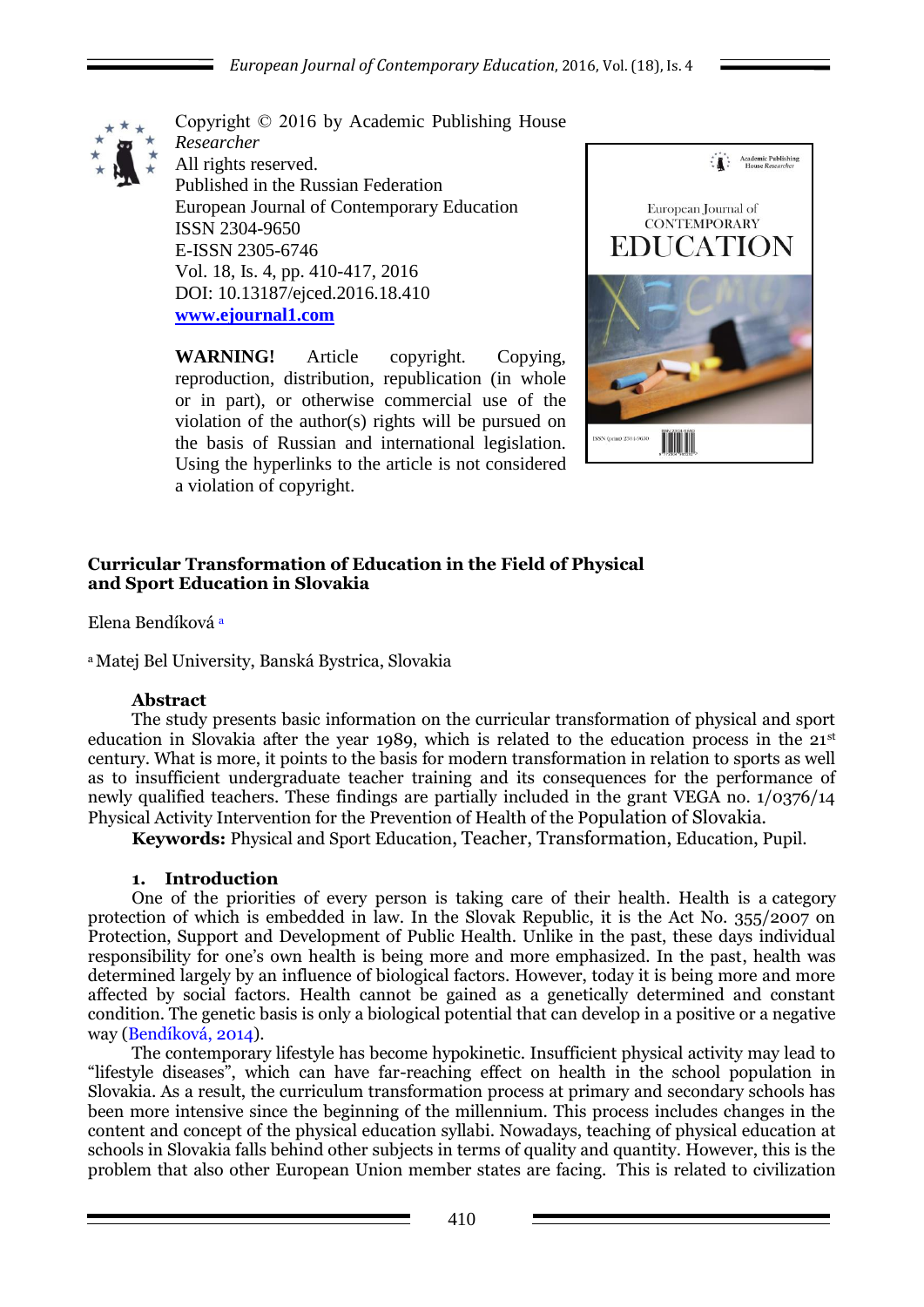development and process in which physical activity is becoming neglected due to other priorities such as individualism, new technologies and inactivity. In this regard, health benefits of physical activity must be regarded as the basis for changes in understanding of physical and sport education in modern education process.

## **Materials and Methods**

The research method of the present study is the systematic review.

#### **2. The basis for the modern transformation of physical education after the year 1989**

Transformation of the educational system in terms of curricula, organization and management required changes in education acts, related binding regulations and new legal rules in consideration of current international documents and recommendations regarding education and training. In the years 1991, 1994 and 1996, proposals of *the new concept of the educational system development* were made. However, they were not approved and implemented globally. In 2002, a new concept called *Millennium – National Programme of Education and Training for the Next 15–20 years* was approved as the basis for a new act on education and training in primary and secondary schools in the Slovak Republic (*the National Education and Training Programme, 2001).* Proposal of education law was a subject to open discussion and it was supposed to be adopted by the end of 2004. Even though transformation and innovation of the educational system was based also on several documents of the Commission of the European Communities and the European Council (Lisbon, 2000; Göteborg, 2001; Barcelona, 2002; Copenhagen, 2002; Maastricht, 2004 and the world summits on physical education in Magglingen 2005), some longterm tasks were not fulfilled on time or were fulfilled only partially. The basic objective was for education and training to be a priority in practical policy of the state and to be one of the decisive factors of social and economic development. However, this objective was not attained. Despite establishment of self-governing bodies, it was not possible to achieve more efficient support from social partners of schools and their active participation in education and training and its management. The educational system did not receive enough funds to secure the required level of material and technical conditions for its development and operation. These funds were even reduced. As a result, the schools had run into debt and lacked especially modern information technologies. Salaries of teaching staff have fallen far behind and they do not reach average salaries in other sectors. Consequently, qualified teachers are leaving schools and the qualification structure of teachers and professionalism in teaching are deteriorating. Proposals of new educational concepts (1991, 1994, 1996) and proposals of new education law for primary and secondary schools were not approved and implementation of the Millennium concept was delayed. Scientific and pedagogical research and creative use of foreign knowledge and experience necessary for solution of strategic tasks of the educational system were not adequately developed either (Bendíková, 2012).

*New education act in Slovakia.* In 2008, the Ministry of Education, Science, Research and Sport of the Slovak Republic proposed a new education act, which was adopted by the National Council of the Slovak Republic on 22 May 2008. On 19 June 2008, the *National Education Programme (NEP)* was approved at the session of the Ministry of Education. This programme determined general objectives for schools, educational curricula and standards for individual educational stages specified by the International Standard Classification of Education (ISCED) according to UNESCO, which is binding in the European Union and accepted also by other international organisations (e. g. OECD) (Table 1) (Bendíková, 2012).

On 1 September 2008, a new Education Act came into effect. This started the education reform in kindergartens and at primary and secondary schools. The national education programme for individual educational stages is published by the Ministry of Education, Science, Research and Sport of the Slovak Republic. According to the new education act, the national education programme is the hierarchically highest education project, which includes graduate profiles, curricula for individual stages and their particular syllabi. This programme is the first two-level framework of school participatory management. What is more, it is the basis for development of individual *education programme* for schools.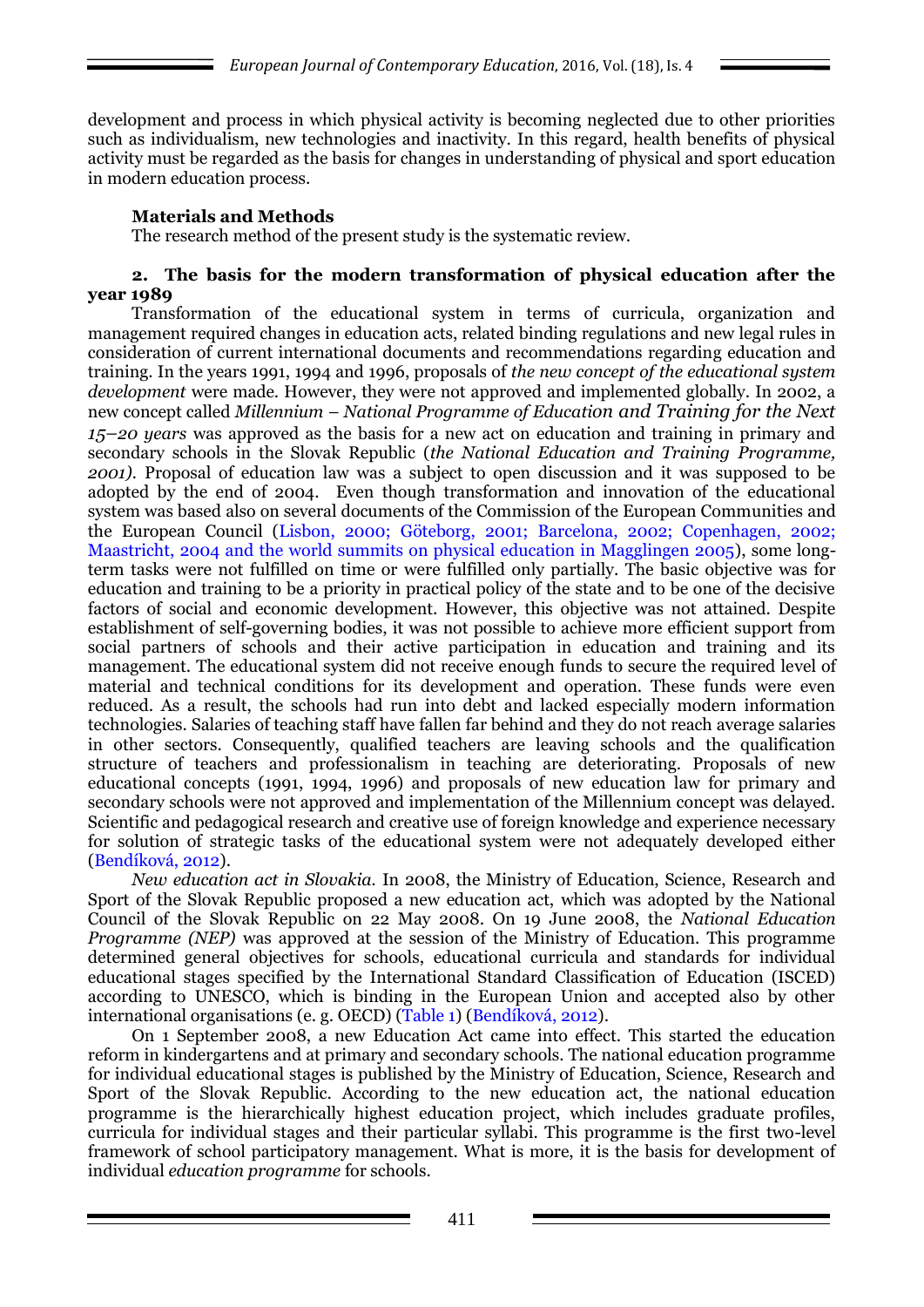| <b>Stages</b><br><b>ISCED</b> | <b>Educational stages-</b><br>description                                                                                                                  | the Slovak educational system                                                                                                                                                                                                                                        |  |
|-------------------------------|------------------------------------------------------------------------------------------------------------------------------------------------------------|----------------------------------------------------------------------------------------------------------------------------------------------------------------------------------------------------------------------------------------------------------------------|--|
| <b>ISCED 0</b>                | Pre-primary education - all<br>kinds of education preceding<br>the primary educational stage                                                               | Education provided in kindergartens.                                                                                                                                                                                                                                 |  |
| <b>ISCED1</b>                 | Primary education -<br>education at primary level                                                                                                          | $1st$ stage of primary school (grade $1-4$ ).                                                                                                                                                                                                                        |  |
| <b>ISCED 2</b>                | Lower secondary education -<br>education at lower secondary<br>level. It is a continuation of<br>primary education prior to<br>higher secondary education. | $2nd$ stage of primary school (grade $5-9$ ) and<br>lower grades of four-year and eight-year<br>gymnasia and music schools (until the grade<br>that corresponds with the 9 <sup>th</sup> grade).                                                                     |  |
| <b>ISCED 2A</b>               | 2 <sup>nd</sup> stage of primary school                                                                                                                    |                                                                                                                                                                                                                                                                      |  |
| ISCED <sub>2B</sub>           | Complete compulsory<br>education within incomplete<br>vocational education                                                                                 |                                                                                                                                                                                                                                                                      |  |
| <b>ISCED 2C</b>               | Training in a particular field                                                                                                                             |                                                                                                                                                                                                                                                                      |  |
| <b>ISCED 3</b>                | Higher secondary education<br>- education that follows<br>completion of lower<br>secondary education before<br>entering the tertiary stage                 | Higher secondary education includes four-<br>year gymnasia and higher grades of eight-<br>year gymnasia (general education), secondary<br>technical schools (including higher grades of<br>music schools) and secondary vocational<br>schools (vocational training). |  |
| ISCED <sub>3</sub> A          | Secondary (general)<br>education with school-leaving<br>certificate (gymnasia)                                                                             |                                                                                                                                                                                                                                                                      |  |
| ISCED <sub>3</sub> B          | Secondary technical<br>education with school-leaving<br>certificate                                                                                        |                                                                                                                                                                                                                                                                      |  |
| ISCED <sub>3</sub> C          | Secondary technical<br>education                                                                                                                           |                                                                                                                                                                                                                                                                      |  |

|  |  |  |  | <b>Table 1.</b> International standard classification ISCED in Slovakia |  |  |
|--|--|--|--|-------------------------------------------------------------------------|--|--|
|--|--|--|--|-------------------------------------------------------------------------|--|--|

Besides the national programme, the model education programmes for schools along with methodology of their development were adopted. The national education programme should present approximately 70 % of the curriculum and it should be binding for schools. Education programmes for schools should present about 30 % of the curriculum and schools develop them according to their specializations, traditions, personnel and school-goers' interests (Antala, Labudová, 2006; Bendíková, 2012). As a result, every school has an opportunity to offer an education programme with its own structure of subjects and its own curriculum, which is approved by the subject committee for physical and sport education. The curriculum and the subjects are included in the school operation plan. Until now, all schools have followed the curricula adopted by the state. These curricula contained defined education goals and syllabi for individual subjects. The national education programme contains (curricular) fields of education (areas of educational content and development of key competences). The education fields have interdisciplinary character. The national education programme divides education into selected school subjects. Schools can add other subjects to individual fields of education. Lower secondary education comprises *eight fields of* e*ducation*, which are based on definitions of curricula and key competences.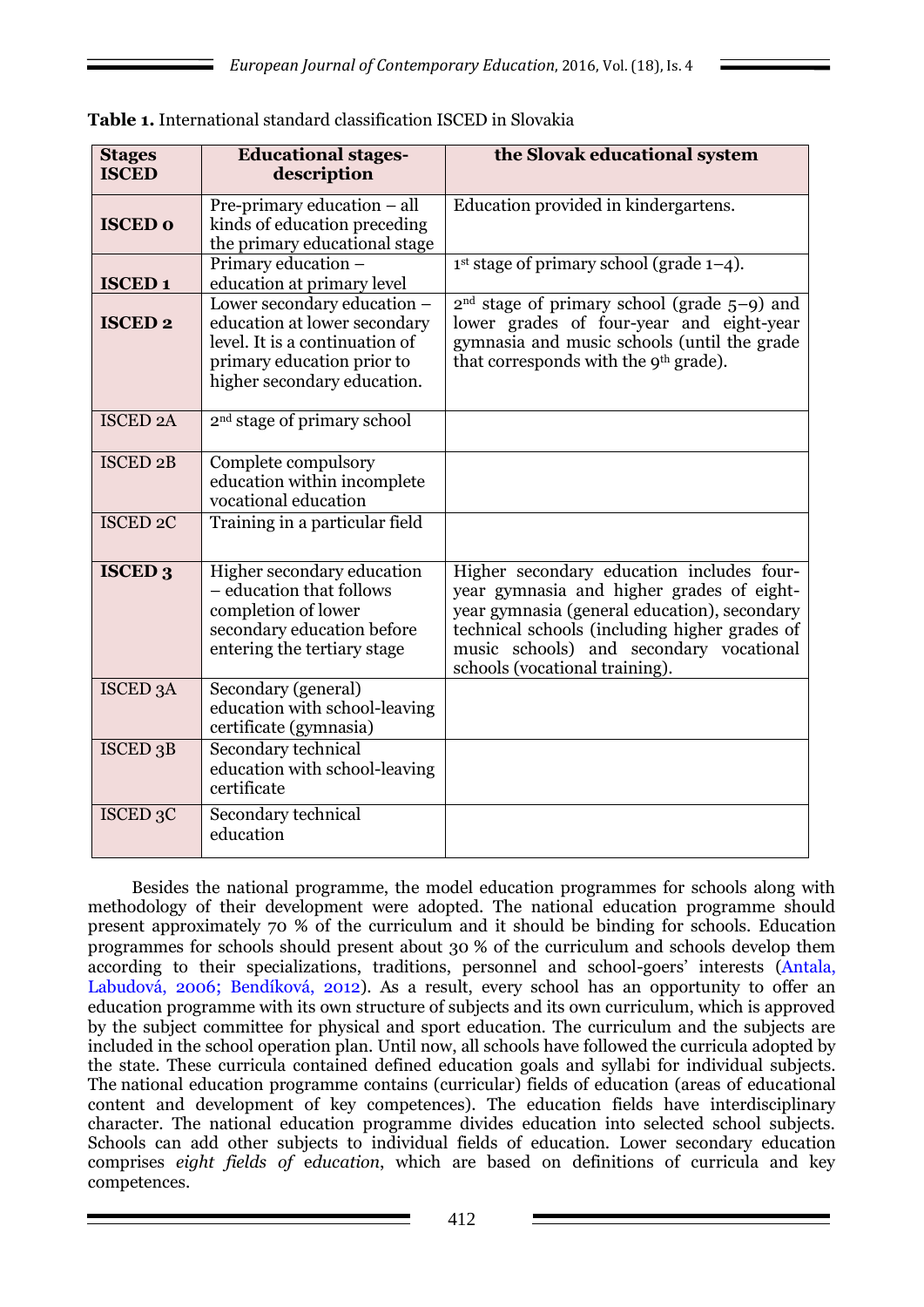| <b>FIELD OF EDUCATION</b>             | <b>SUBJECTS</b>                   |  |
|---------------------------------------|-----------------------------------|--|
|                                       | SLOVAK LANGUAGE AND LITERATURE    |  |
|                                       | <b>FIRST FOREIGN LANGUAGE</b>     |  |
| LANGUAGE AND COMMUNICATION            | <b>SECOND FOREIGN LANGUAGE</b>    |  |
| MATHEMATICS AND WORK WITH INFORMATION | <b>MATHEMATICS</b>                |  |
|                                       | <b>INFORMATION TECHNOLOGY</b>     |  |
| <b>MAN AND NATURE</b>                 | <b>PHYSICS</b>                    |  |
|                                       | <b>CHEMISTRY</b>                  |  |
|                                       | <b>BIOLOGY</b>                    |  |
|                                       | <b>HISTORY</b>                    |  |
| <b>MAN AND SOCIETY</b>                | <b>GEOGRAPHY</b>                  |  |
|                                       | <b>CIVICS</b>                     |  |
|                                       | <b>ETHICAL EDUCATION</b>          |  |
| <b>MAN AND VALUES</b>                 | <b>RELIGIOUS EDUCATION</b>        |  |
|                                       | PSYCHOLOGICAL AND SOCIAL TRAINING |  |
| <b>MAN AND CULTURE</b>                | ART                               |  |
|                                       | <b>MUSIC</b>                      |  |
|                                       | <b>EDUCATION THROUGH ART</b>      |  |
| <b>MAN AND WORLD OF WORK</b>          | THE WORLD OF WORK, TECHNOLOGIES   |  |
| <b>HEALTH AND PHYSICAL ACTIVITY</b>   | PHYSICAL AND SPORT EDUCATION      |  |

*Compulsory subjects in individual fields of education* (for lower secondary education they are divided into eight fields)

Besides school subjects, the education programme also defines interdisciplinary topics that occur in all the fields of educations. These topics are obligatory components of education curricula. They can be implemented in several ways, for example as an integrated part of curricula for individual fields of education and adequate school subjects or as a separate school subject taught within extending classes (when schools are building their profile). Other effective and suitable forms are projects (their duration corresponds with the number of classes allocated to a particular topic) or a course. However, interdisciplinary topics and their teaching can become effective only when activating and interactive teaching methods are used. Every school decides on how and when the interdisciplinary topics will be taught.

The National Education Programme introduced the following *interdisciplinary topics* at the lower level of secondary education:

- *Multicultural education*
- *Media education*
- *Personal and social development*
- *Environmental education*
- *Traffic education – safety in road traffic*
- *Protection of life and health*
- *Development of projects and presentation skills*

There are seven fields of education for the higher level of secondary education. *Compulsory subjects in individual fields of education* 

| <b>FIELD OF EDUCATION</b>             | <b>SUBJECTS</b>                       |
|---------------------------------------|---------------------------------------|
|                                       | <b>SLOVAK LANGUAGE AND LITERATURE</b> |
| LANGUAGE AND COMMUNICATION            | <b>FIRST FOREIGN LANGUAGE</b>         |
|                                       | <b>SECOND FOREIGN LANGUAGE</b>        |
| MATHEMATICS AND WORK WITH INFORMATION | <b>MATHEMATICS</b>                    |
|                                       | <b>INFORMATION TECHNOLOGY</b>         |
| <b>MAN AND NATURE</b>                 | <b>PHYSICS</b>                        |
|                                       | <b>CHEMISTRY</b>                      |
|                                       | <b>BIOLOGY</b>                        |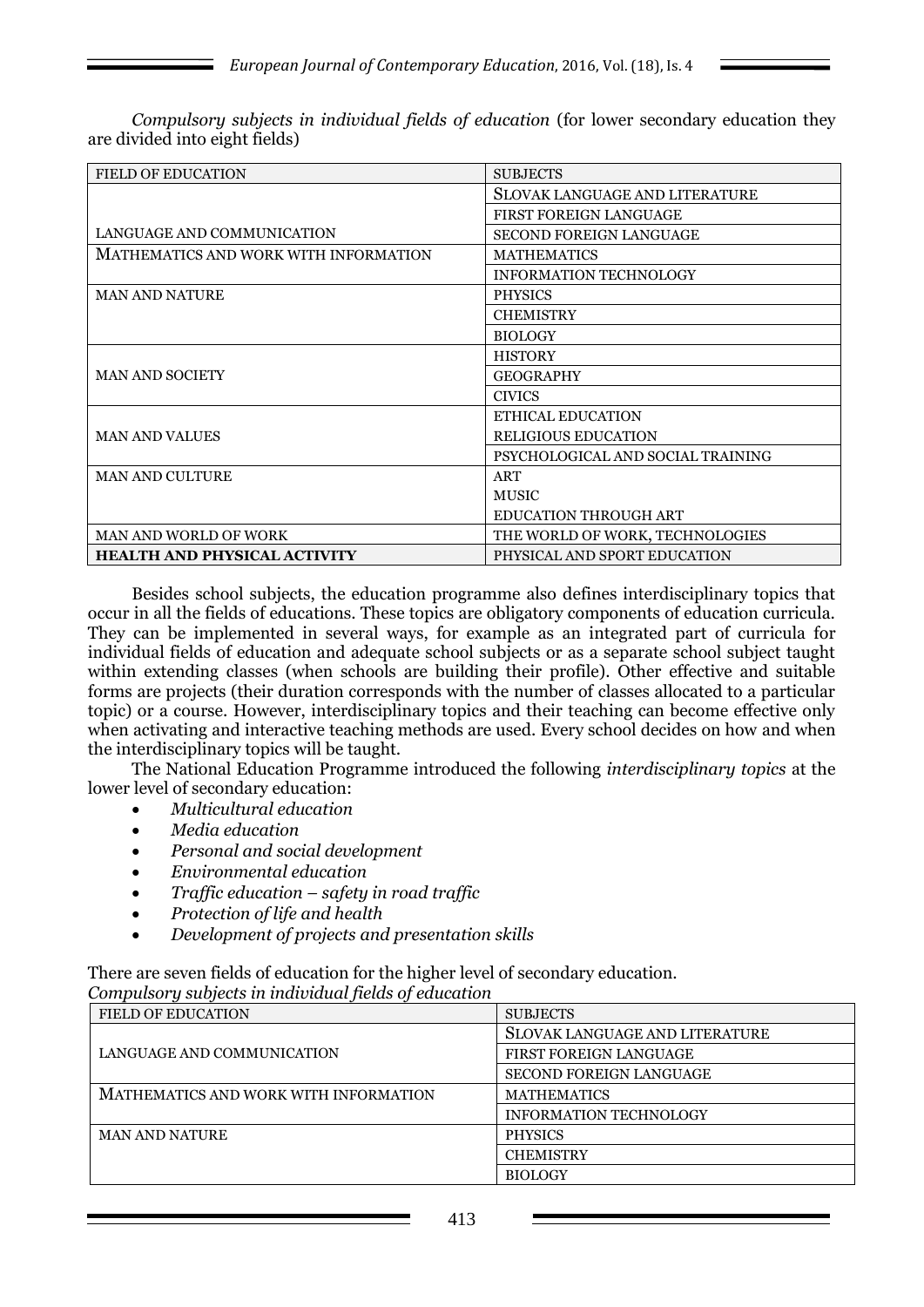| <b>MAN AND SOCIETY</b>              | <b>HISTORY</b>                    |  |
|-------------------------------------|-----------------------------------|--|
|                                     | <b>GEOGRAPHY</b>                  |  |
|                                     | <b>CIVICS</b>                     |  |
| <b>MAN AND VALUES</b>               | ETHICS/RELIGION                   |  |
|                                     | <b>RELIGIOUS EDUCATION</b>        |  |
|                                     | PSYCHOLOGICAL AND SOCIAL TRAINING |  |
| <b>ART AND CULTURE</b>              | ART AND CULTURE                   |  |
| <b>HEALTH AND PHYSICAL ACTIVITY</b> | PHYSICAL AND SPORT EDUCATION      |  |

The National Education Programme introduced the following interdisciplinary topics at the higher level of secondary education:

- *Multicultural education*
- *Media education*
- *Personal and social development*
- *Environmental education*
- *Protection of life and health*
- *Development of projects and presentation skills*

Teaching of physical education has undergone the following significant changes (Antala, 2009; Bendíková, 2012):

 *Change in the name of the subject.* Within the education reform, the subject physical education was renamed to physical and sport education (PSE) at the 2nd stage of primary schools and at secondary schools, while at the first stage of primary education its name remained the same**.**

 *Curriculum of physical and sport education* was included in the field of education called *Health and Physical Activity***,** which sets objectives of the subject as well as individual key and subject competences: *motor, cognitive, communication, learning, interpersonal, attitude.* 

 *Diversity of the PSE curriculum.* Traditional content has been replaced by new modules**.** *The curriculum* is divided into four modules, all of which have their defined objectives:

*1. Health and its disorders.* 

*2. Healthy lifestyle.* 

*3. Fitness and motor performance.*

*4. Sports activities within the workout routine.*

The output of these modules should be motor competence along with an integrated attitude towards physical activity, sports and health care in everyday life.

*Changes in the focus and goals of physical and sport education.* As far as the goals of physical and sport education are concerned, there has been the shift from performance-oriented teaching towards development of individual competences, values and attitudes. Much more emphasis is being placed on health care and healthy lifestyle – physical and sport education should connect knowledge, habits, attitudes, abilities and skills regarding physical activity, sports, health and healthy lifestyle, which are developed through physical and sport education classes.

 The latest education reform 2008 determined *the minimum number of two* classes for physical and sport education. That means that there are 66 classes in a school year cycle in all grades. The education programme provides a possibility to extend this number to three or even more classes per week (Antala, 2009) (Table 2).

In this regard, Bendíková (2009a, 2009b) draws attention to the fact that two compulsory classes of physical education were introduced under Maria Theresa's rule. The basis of the physical and sport education curriculum at primary schools is the thematic units divided into basic and optional, whereas at secondary schools teachers develop programmes for individual groups of students in each grade while implementing the following individual modules (Labudová, Nemček, 2009; Bendíková, 2012):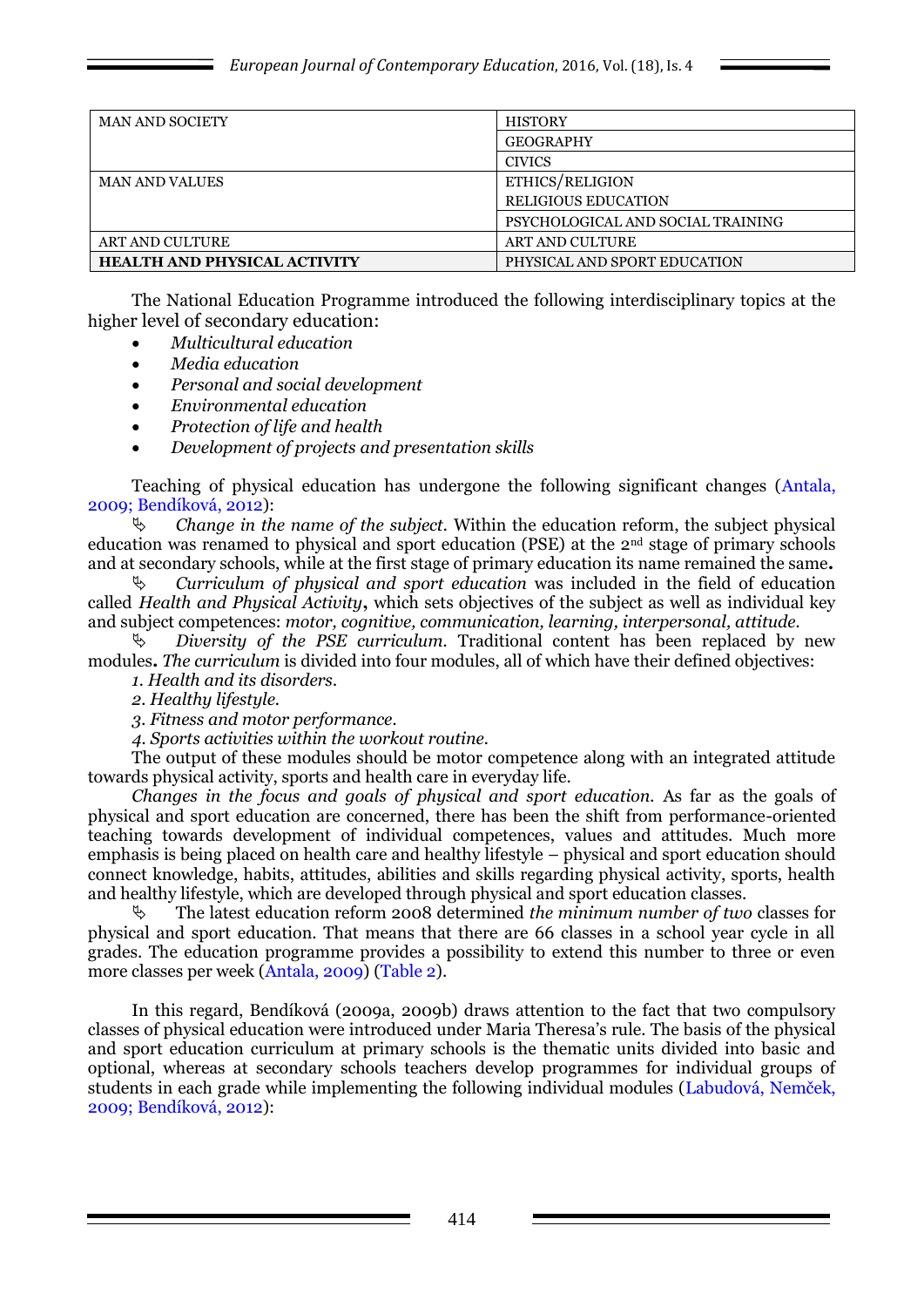| <b>Educational stage</b>    | 1990<br>number of<br>classes/week | 1997<br>number of<br>classes/week | 2008<br>number of<br>classes/week          |
|-----------------------------|-----------------------------------|-----------------------------------|--------------------------------------------|
| 1 <sup>st</sup> stage of PS | 3 classes                         | 3 classes                         | $2$ classes + possibility of<br><b>EPS</b> |
| 2 <sup>nd</sup> stage of PS | 3 classes                         | 3 classes                         | 2 classes + possibility of<br><b>EPS</b>   |
| secondary schools           | $2-3$ classes                     | $2-3$ classes                     | 2 classes + possibility of<br><b>EPS</b>   |

**Table 2.** Numbers of compulsory physical and sport education classes

Legend: EPS – education programme for schools, PS – primary school

*Health and its disorders* – students acquire knowledge continuously during school classes. Teachers can use one or two theoretical classes in each year for this purpose. Physical activity related to this module makes up about 10 % of the total education content.

*Healthy lifestyle* – students acquire knowledge continuously during school classes. Teachers can use one or two theoretical classes in each year for this purpose. Physical activity related to this module makes up about 10 % of the total education content.

*Fitness and motor performance* – recommended allotment for this module is up to 30 % of the total number of classes in each year and it is applied continuously or by means of block teaching. During the four-year study, all motor skills should gradually develop by means of different sports activities included in the fourth module.

*Sports activities within the workout routine* – this module makes up about 50 % of the total number of classes. In each grade, teachers choose at least two of the areas included in this module. They try to choose sports activities which their school is equipped for, which pupils are interested in, which are traditional for the school or which the teachers are specialized in. Outdoor sports activities should be done at least twice in four years (for example as a skiing or snowboarding course, advanced swimming course, etc.). All the four areas should be done in the course of our years. We suggest including different activities in the first and second term, especially in the first year, and using a wide choice of physical activities.

### **3. Discussion**

From the earliest days until now, sports as well as physical education at schools have undergone plenty of social and economic changes the significance of which depended on a particular historical period. What is more, sport has developed into a dynamic economic branch making up three percent of the world market. Movement, physical activity, physical education and sports came into existence along with the man and they are changing and developing along with people in the way that is characteristic for each individual period. Problems related to sports in Slovakia are vague and their solution brings about long discussions about positive and negative effects on people and the society. Let us raise a question that regards physical and sport education at schools and professional sports. Is physical and sport education at schools a dominant and primary basis for professional sports? Isn't it a kind of Achilles' heel of sports in Slovakia? Professional sports develop from the base, in which many officials in charge do not look for innovations. They just try to implement the old system in a new form and with new terminology, which is also the case of the current education reform that was done hastily. Physical and sport education should support life philosophy, provide space for meaningful leisure time, help develop pupil's and student's personality in terms of health and social relationships and it should also help fight against intolerance, racism and drugs. If this is true, why are strong elements of centralism still prevalent in physical and sport education at schools? This centralism is a relic of the past and it is still insensitively transferred into the new modern environment without considering significant social changes in our country. Slovakia has naturally a limited base for sports. Therefore, its quality must be the highest possible. It is based on physical and sport education at schools, which is an (in) exhaustible talent pool for professional sports. As a result, it is necessary to synchronise physical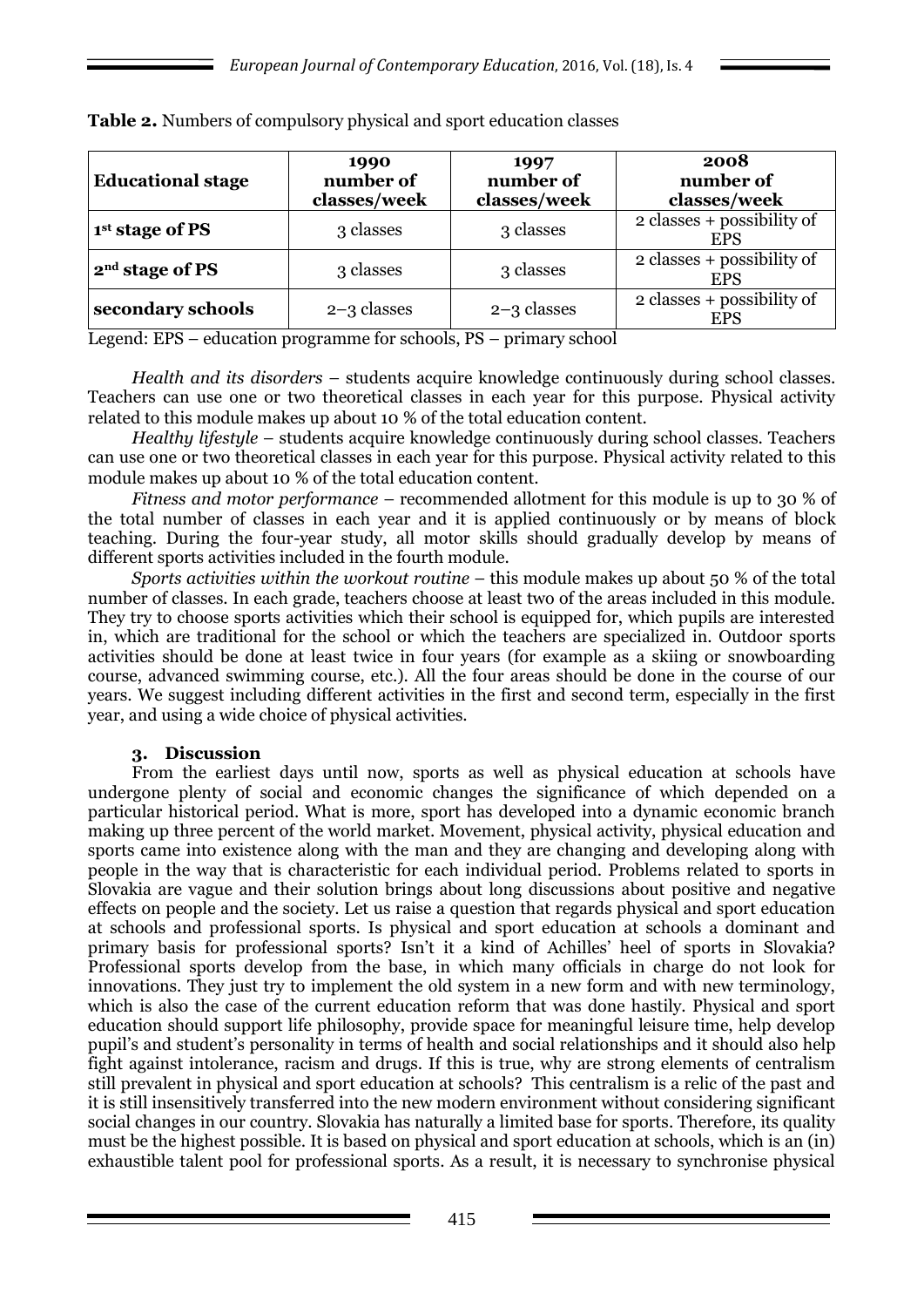education at schools with the training of children and adolescents at centres for talented youth, which means to improve cooperation with sports associations in Slovakia.

Research in Slovakia points to deteriorating general motor skills and physical condition and fitness of pupils as well as worsening health oriented fitness (Bendíková, 2012; Labudová et al., 2012; Labudová et al., 2015). Consequently, this might have a negative impact on economy as well as health and social policy of the state in several aspects. We, therefore, believe that the current transformation of physical and sport education in Slovakia, including education in modules, makes it possible for pupils and students to engage in physical activity aimed at improving their health and physical condition and mainly increasing their interest in physical activity (Antala, Labudová, 2006). This might be achieved by pupils' active attitude towards their own health, by giving them a chance to present their own opinions and physical activities as well as by development of individual fitness programmes. Such steps can lead to crucial cooperation between theory and practice, where physical and sport education directly or indirectly enables diversification and implementation of innovative curricula (Bendíková, 2009a).

Liberalized curricula of physical and sport education make teachers select new untraditional physical activities and, thus, diversify their choice. One of the benefits of the education programme for schools should be more diverse classes (exercise with fitness balls, overball, expanders, baseball and flowin, pilates, zumba aerolates, indiaca, tchoukball, floorball, speed badminton, rope skipping...), which have a positive impact on physical, functional, motor, social and mental development of pupils (health-oriented physical fitness).

In quality and quantity terms, the school is one of the decisive factors influencing preferences of its pupils (Bendíková, 2009b). Lack of interest in physical activity and physical and sport education at schools is also caused by insufficient revitalisation and innovation of the curricula. Consequently, there is a growing number of lifestyle diseases in school population. Physical and sport education and its development should reflect and respect leisure time preferences of children and adolescents. New concept of this school subject requires "breaking" of contemporary "traditional" management of the teaching process and changes in its structure. Effective methods of teaching applied along with traditional teaching techniques include creative activities and methods focused on experience, emotions, positive attitude towards physical activity as well as the role of pupils and students in a teaching process. Pedagogy based on positive experience and leisure time is gaining ground. Therefore, physical and sport education teachers should apply different types of motivation and emphasize health benefits of particular exercises while using adequately selected didactic methods.

Extent of curriculum liberalization depends especially on physical and sport education teachers, on their qualifications and theoretical and practical capabilities, their assertiveness in relation to other subjects, diversified choice and, last but not least, on pupils' interests. All these liberalization elements require further education of teachers and development of teaching materials and basic documents for pedagogical practice. Undergraduate education of teachers is focused on general knowledge that does not correspond with reality in the field of education and training. Furthermore, this education has its shortcomings that have been well known in theory and practice and at some faculties of teacher training in Slovakia they are accepted and remedied by new teacher training curricula and new organization of teaching practice. Validation and suitability of teacher training make space for revitalisation of study programmes, which are the core of professional identity and status of teachers. This process requires taking theory into practical physical education lessons. Therefore, undergraduate and further training of teachers needs to be reformed. What is more, practical experience shows that most of physical education teachers were not trained at universities how to apply experience-based teaching, since ten or twenty years ago teacher training was focused on delivering and measuring performance during physical education classes.

The concept of a new attitude towards the teaching profession should be based on a system that will ensure teachers' professional growth and increase their competences and quality of their performance. These are opinions expressed by graduates. Quality of teachers and support for their work are the most important requirements within the curricular reform. Nowadays, the teacher training focuses on competences such as goals of the teaching process based on questions "how, why, when …", which should be included in competences of graduates from faculties of teacher